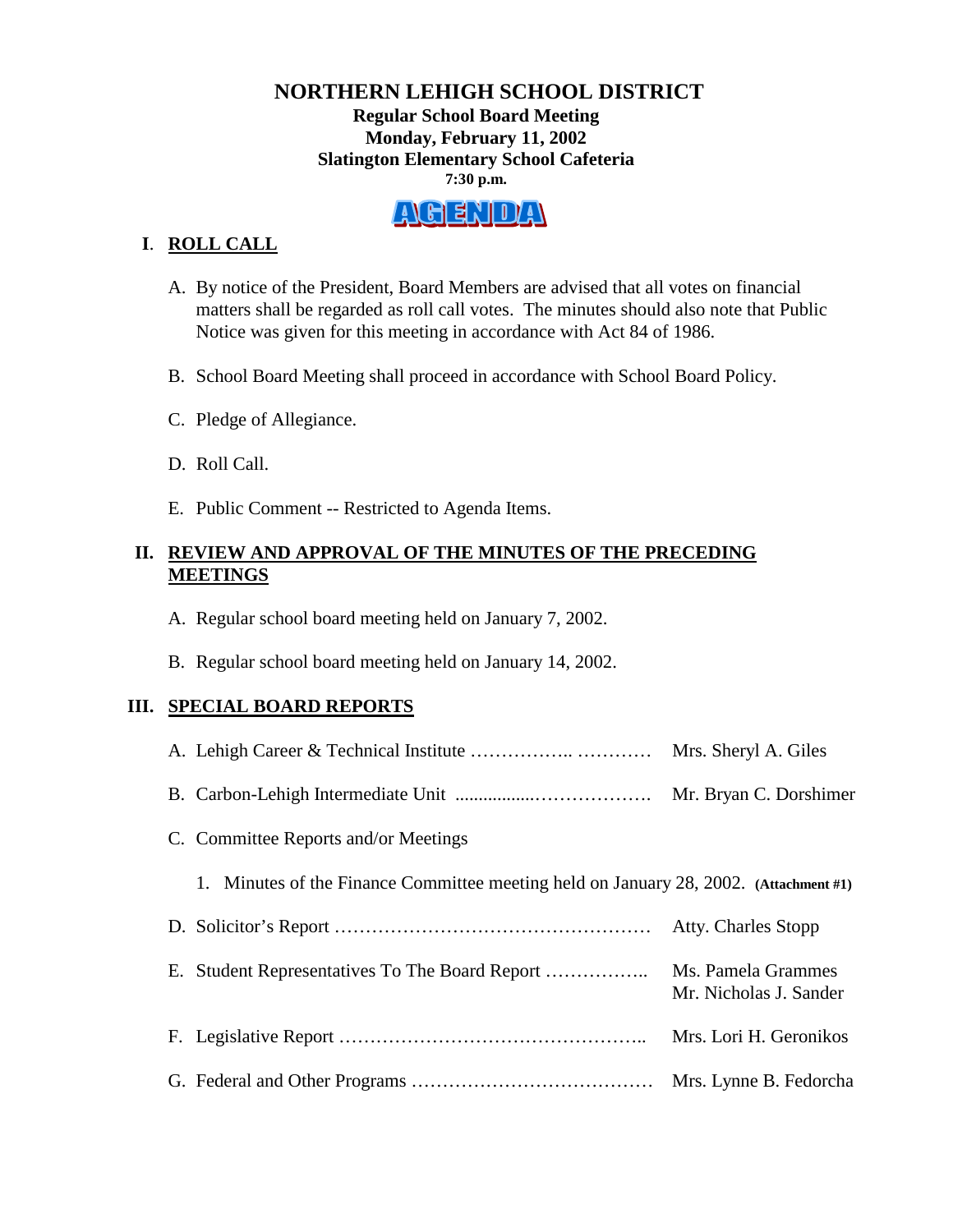- H. Superintendent's Report …………………………………… Dr. Nicholas P. Sham, Sr.
	- Appoint Community Liaisons For One Year Term
		- o Slatington Borough (Presently Mrs. Giles)
		- o Walnutport Borough (Presently Mr. Newhard)
		- o Washington Township (Presently Mrs. Geronikos)
- I. Executive Work Session will be held at 6:30 p.m. in the superintendent's office.

# **IV. PERSONNEL**

A. Salary Adjustments

Acknowledge the following teachers who have completed the requirements per the Collective Bargaining Agreement that would entitle them to a salary increase for the second half of the 2001-2002 school year:

|                 | Michele D. Dotta |          |  |  |
|-----------------|------------------|----------|--|--|
| From:           | 4B               | \$35,800 |  |  |
| To:             | $4B + 24$        | \$36,400 |  |  |
|                 |                  |          |  |  |
| Susanne Hegedus |                  |          |  |  |
| From:           | 5B               | \$35,900 |  |  |
| To:             | $5B + 24$        | \$37,000 |  |  |

B. Approve the recommendation of the administration that, effective February 12, 2002, the Board of Education employs Mrs. Dawn Wadsworth as a school psychologist at a salary of \$62,500.00 (pro-rated for the 2001-2002 school year). Mrs. Wadsworth will work 191 days per year with an additional maximum stipend of \$5000 for added summer duties paid on a per diem basis. She will be a member of the Act 93 Administrative Group.

#### C. Unpaid Volunteer Aide

Approve the following individual as an unpaid volunteer aide in the Slatington Elementary School for the 2001-2002 school year:

Janet Brunner

- D. Substitutes
	- 1. Non-Instructional
		- a. Approve the following substitute aide for the 2001-2002 school year at the substitute rate of \$7.25 per hour: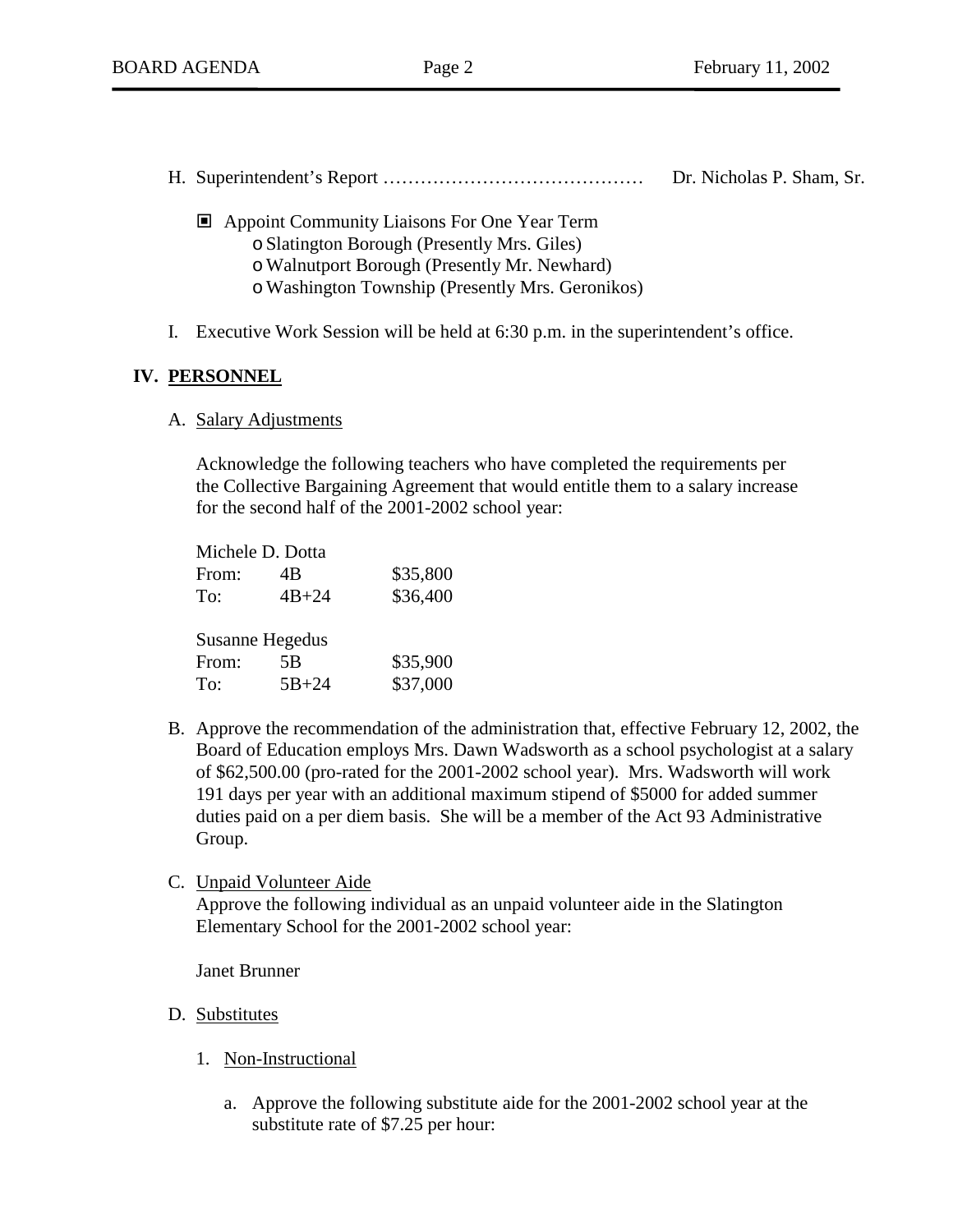Janet Brunner

# **V. POLICY**

A. Approve the request of Brian Geiger to attend the  $47<sup>th</sup>$  Annual Conference & Exhibits sponsored by PSABO (Pennsylvania Association of School Business Officials) in Hershey, PA from March 12-15, 2002. Expenses include \$350.00 for registration, \$50.00 for travel, \$576.00 for lodging for a total cost of \$976.00 and was included in the 2001-2002 budget.

# **VI. CURRICULUM AND INSTRUCTION**

#### **VII. OLD BUSINESS**

#### **VIII. NEW BUSINESS**

A. Approve to authorize the administration to proceed with the planning and in-service for the middle school transition as outlined in the January 7, 2002 school board meeting, pending adoption of a final budget.

#### **IX. FINANCIAL**

- A. Approve the Treasurer's Report for the month of January 2002.
- B. Approve the Cafeteria Reports for the month of January 2002. (Information Only)
- C. Approve payment of General Fund bills for the month of January 2002.
- D. Carbon Lehigh Intermediate Unit Operational and Program Services Budget for 2002-2003

Approve the Carbon Lehigh Intermediate Unit 2002-2003 Operational and Program Services Budget in the amount of \$1,483,404.00, a 1.01% increase over last year. Northern Lehigh's share will be \$19,391.00, no increase over last year's budget. It is further recommended that proper officials be authorized to execute the CLIU #21 2002-2003 Budget Resolution.

- E. Approve the budgetary transfers as presented in **attachment #2.**
- F. Approve to have The Architectural Studio work with and coordinate the necessary changes to the Northern Lehigh Middle School for the installation of a new roofing system. The scope of work is to include, but not be limited to:
	- a. structural investigation to determine current roof load capabilities;
	- b. determine current insulation values;
	- c. locate low points of roof for installation of new roof drains;
	- d. coordinate information with school district's roofing representative.